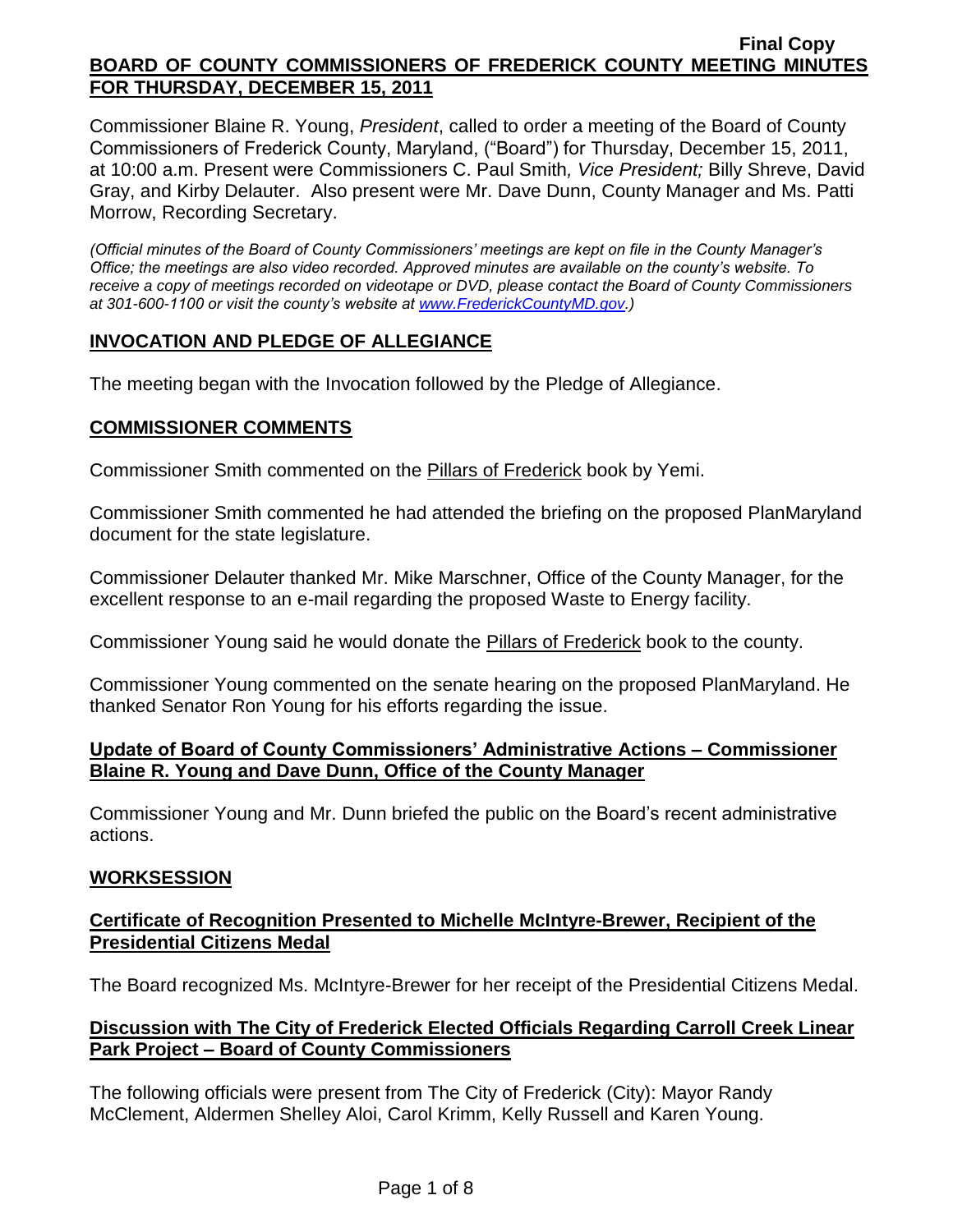Mayor McClement briefed the Board on the Carroll Creek Linear Park project. He requested \$400,000.00 from the county in order for the City to take full advantage of grant money that was funded through a Maryland Transportation Enhancement Grant in 2009. The mayor indicated the county's requested allocation would enable the City to retain the entire grant and complete a larger portion of the project.

Ms. Lori Depies, Finance Division, commented on the funding request.

Alderman Young commented on the job growth the project would provide to the community.

Commissioner Smith moved to forward fund \$300,000 from the Small Business Loan Fund to the City to match the federal grant for the completion of the Carroll Creek Linear Park Project and communicate to the City that \$100,000 would be budgeted in FY 2013 and would be received within the first two (2) weeks in July 2012. Commissioner Shreve seconded the motion that passed 5-0.

# **CONSENT AGENDA**

The following item was removed from the consent agenda:

# GRANT

FY 2013 Rideshare Grant Application – Nancy Norris, Transit Services Division

The following items remained on the consent agenda:

## BID AWARDS

- Purchasing Memo #12-088 Bid #12-11, Traffic Signal Maintenance Award to: Lighting Maintenance, Inc. Estimated Award Amount: \$76,807.00
- Purchasing Memo #12-089 RFP #12-09, Commissary and Inmate Trust Fund Services for the Adult Detention Center Award to: Swanson Services Corporation Estimated Monthly Revenue: \$6,650.00
- Purchasing Memo #12-090 Reflective Sign Sheeting (Piggyback Contract) Award to: 3M Corporation Estimated Annual Award Amount: \$27,000.00

# BOARD OF EDUCATION (BOE) CURRENT EXPENSE FUND AMENDMENT

 $• #1-12$ 

Commissioner Smith moved to approve the consent agenda as amended. Commissioner Delauter seconded the motion that passed 5-0.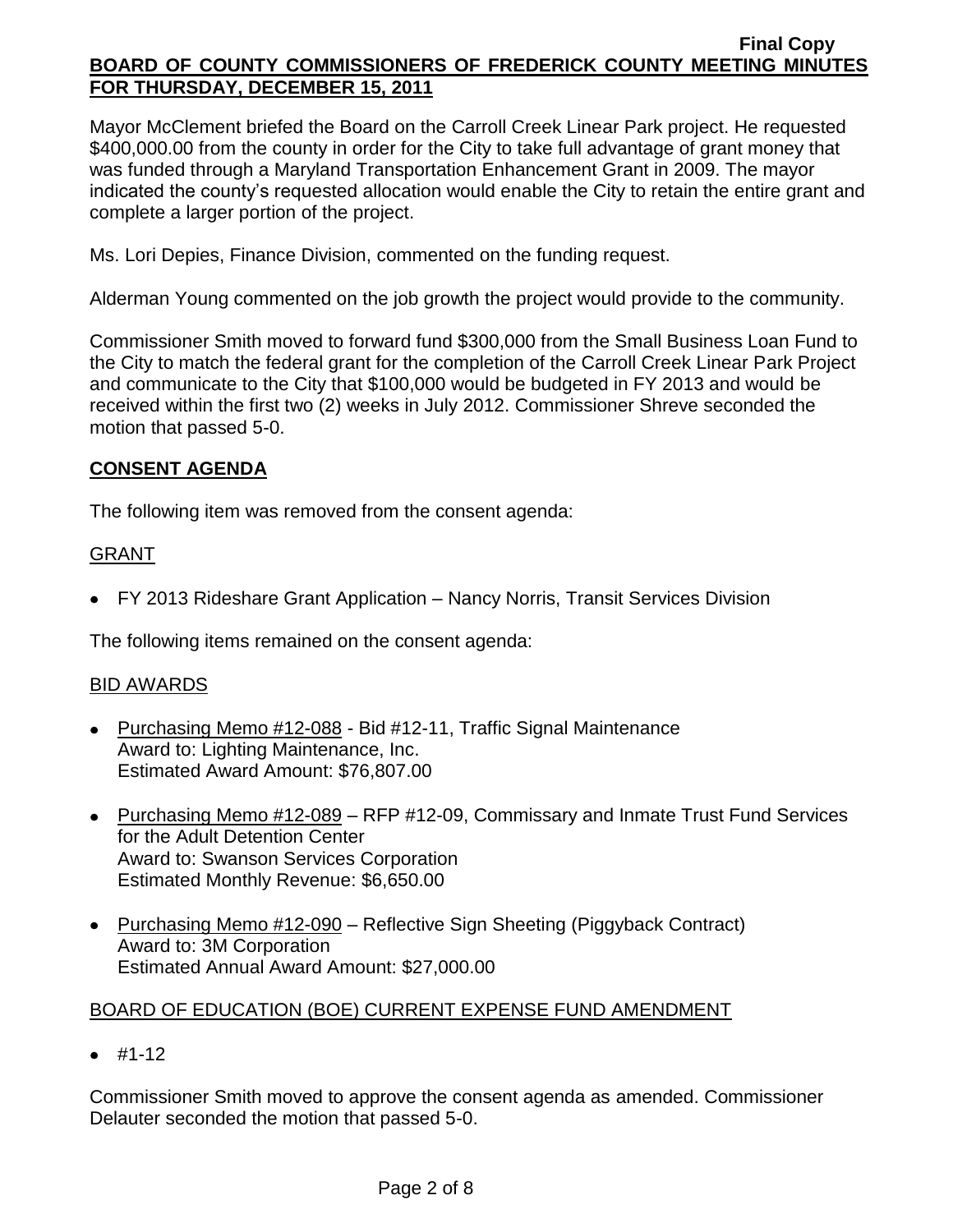## **ADMINISTRATIVE BUSINESS**

(Commissioner Young passed the gavel to Commissioner Smith and left the room.)

## **FY 2013 Rideshare Grant Application – Nancy Norris, Transit Services Division**

Commissioner Gray moved to approve the FY 2013 Rideshare Grant. Commissioner Delauter seconded the motion that passed 4-0 with Commissioner Young absent.

(Commissioner Young entered the room and Commissioner Smith passed the gavel back to him.)

## **Bid Award – Purchasing Memo #12-092 – Authorize the Acquisition of Helpdesk and Client Devise Management Services via Piggyback Arrangement with L-3 Services - Hal Good, Finance Division**

Ms. Sherry Weakly commented on the request to outsource the Helpdesk and Client Device Management via a piggyback arrangement with L-3 Communications.

Commissioner Delauter moved to approve Purchasing Memo #12-092. Commissioner Shreve seconded the motion.

Commissioner Gray offered an amendment to the motion to obtain a specific response to the various charges brought before L-3 Communications prior to the finalization of the contract. Commissioner Smith seconded the amendment that failed 2-3 with Commissioners Young, Shreve and Delauter opposed.

Commissioner Young read an e-mail from Mr. Barry Moultrie, L-3 Communications, regarding background information on L-3 Communications.

The vote on the original motion was 4-1 with Commissioner Gray opposed.

# **Frederick County Board of Commissioners' 2010 – 2014 Strategic Plan (FY 2011 – FY 2015) Update – Dave Dunn, Office of the County Manager**

Mr. Dunn presented the quarterly strategic plan reports to the Board. The strategic plan document included six (6) goals and forty-six (46) objectives. The division directors have been assigned the responsibility for implementing and completing each goal and objective.

There was no action taken on this item because it was informational.

# **Review of FY 2013 Base Budget – Regina Howell, Finance Division**

Ms. Lori Depies and Ms. Kelly Weaver, Finance Division, participated in the presentation. A PowerPoint presentation was given.

It was indicated staff would recalculate the budget with the following scenarios included:

Three to four cent property tax cut;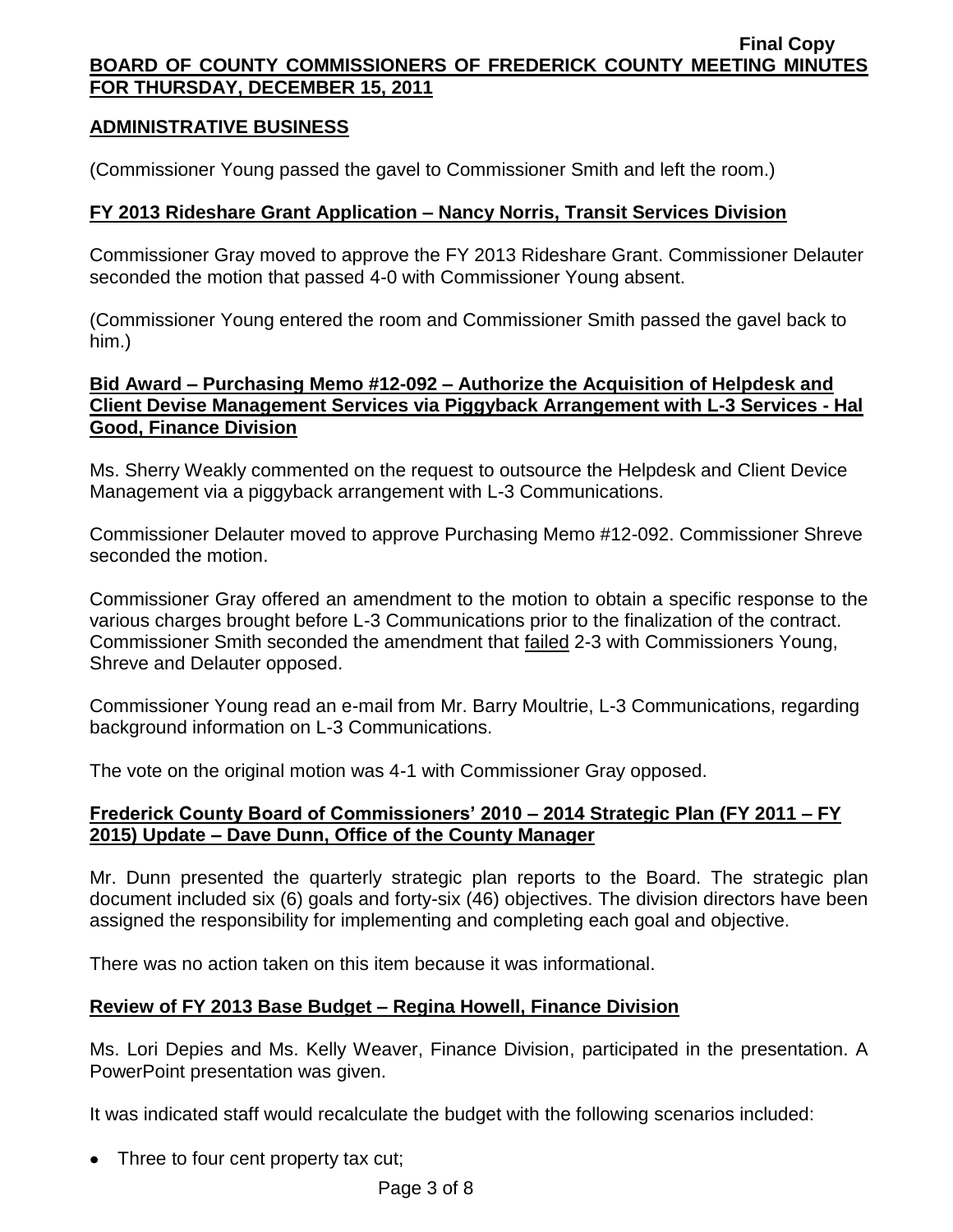- Fire tax scenario;
- 3.7 merit step and reclassification in employees' salaries;
- Communicate with Sheriff Jenkins regarding issues that he was looking at; specifically frozen salaries

It was indicated the base budget would move forward to recommended budget through a review committee with proposed scenarios brought back before the Board for action.

### **COMMISSIONER COMMENTS**

Commissioner Smith formally dedicated Pillars of Frederick book to the county.

### **PUBLIC COMMENTS**

• Rick Little

## **QUESTIONS – PRESS**

None.

## **CLOSED SESSION**

Commissioner Smith moved to go into closed session under the Maryland Annotated Code State Government Article § 10-508(1) To discuss: (i) The appointment, employment, assignment, promotion, discipline, demotion, compensation, removal, resignation, or performance evaluation of appointees, employees, or officials over whom it has jurisdiction; or (ii) Any other personnel matter that affects one or more specific individuals and (7) To consult with counsel to obtain legal advice on a legal matter and (8) To consult with staff, consultants, or other individuals about pending or potential litigation. Commissioner Shreve seconded the motion that passed 5-0.

## **ADJOURN**

The meeting adjourned at 12:25 p.m.

Patricia A. Morrow Recording Secretary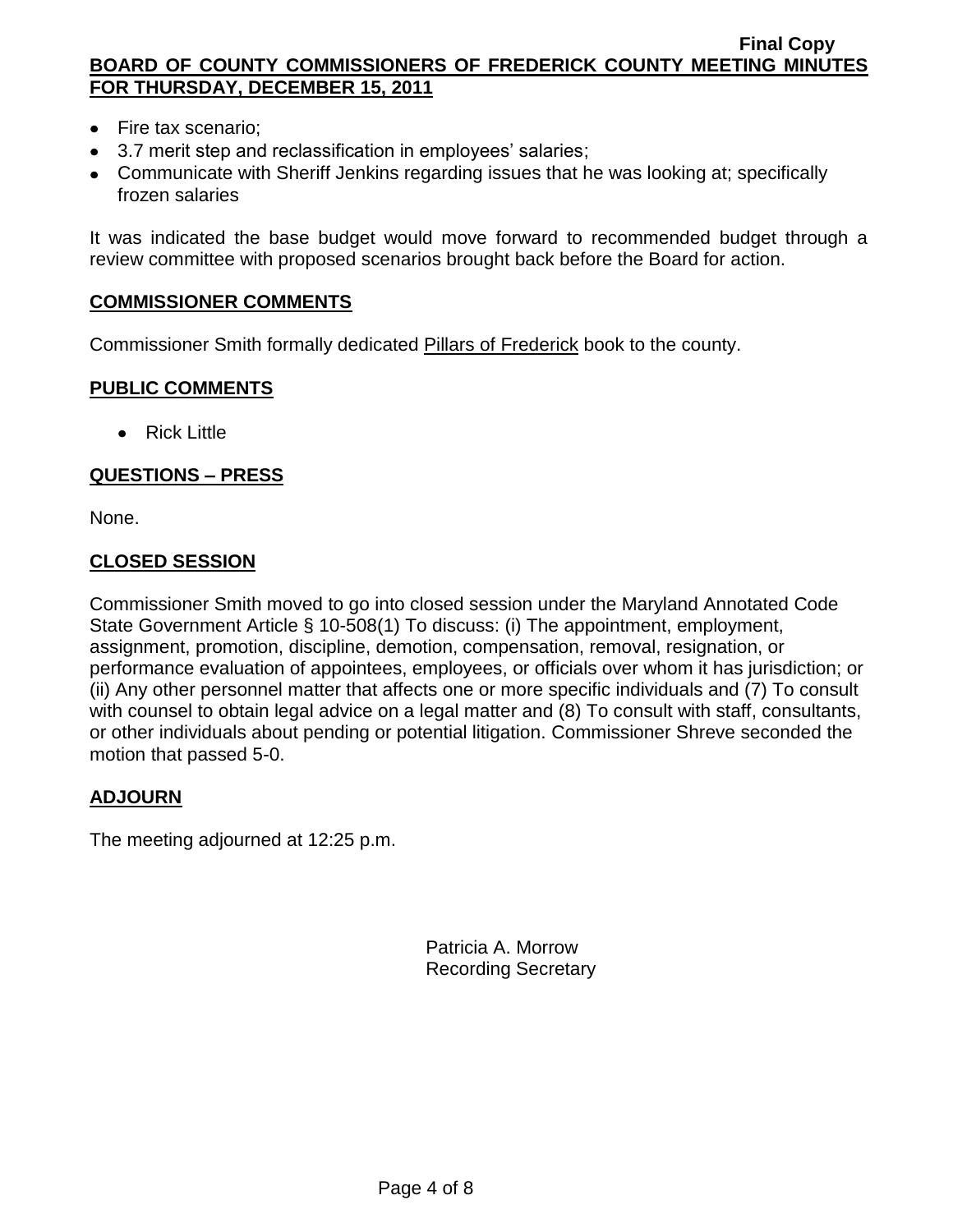# **FORM OF STATEMENT FOR CLOSING THE MEETING OF THURSDAY, DECEMBER 15, 2011**

# **STATUTORY AUTHORITY TO CLOSE SESSION**

### **State Government Article §10-508(a):**

(7) To consult with counsel to obtain legal advice on a legal matter and (8) To consult with staff, consultants, or other individuals about pending or potential litigation.

#### **Motion:**

Commissioner Smith moved to go into closed session under the Maryland Annotated Code State Government Article § 10-508 (7) To consult with counsel to obtain legal advice on a legal matter and (8) To consult with staff, consultants, or other individuals about pending or potential litigation. Commissioner Shreve seconded the motion that passed 5-0.

### **Time and Location:**

12:30 p.m. – Third Floor Meeting Room, Winchester Hall

## **Topic to be Discussed:**

To discuss issues relating to the pending issuance of a permit.

Patricia Morrow Recording Secretary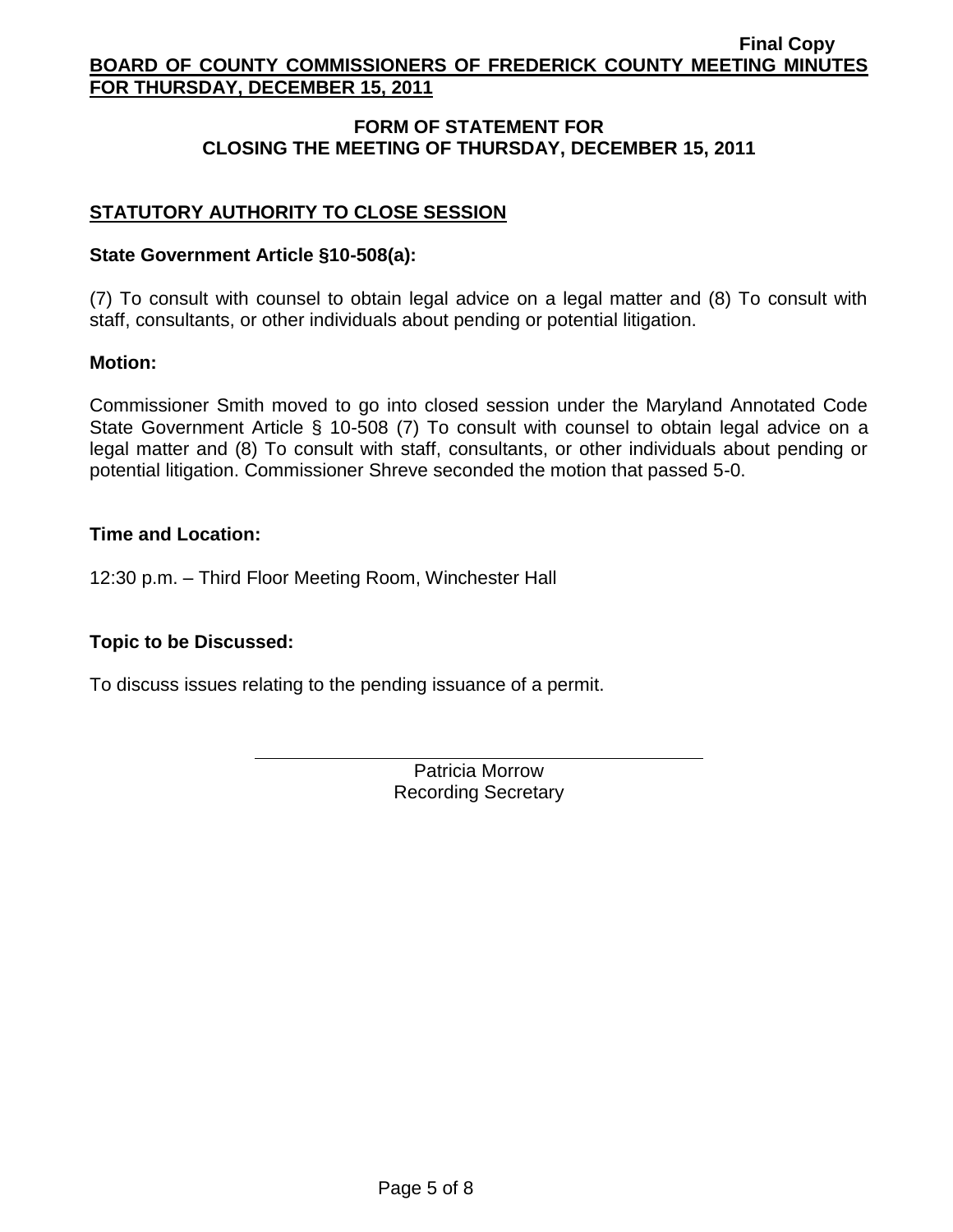### **FORM OF STATEMENT FOR MINUTES OF NEXT OPEN MEETING ON TUESDAY, DECEMBER 20, 2011, FOLLOWING THE CLOSED MEETING OF THURSDAY, DECEMBER 15, 2011**

# **STATUTORY AUTHORITY TO CLOSE SESSION**

### **State Government Article §10-508(a):**

(7) To consult with counsel to obtain legal advice on a legal matter and (8) To consult with staff, consultants, or other individuals about pending or potential litigation.

#### **Motion:**

Commissioner Smith moved to go into closed session under the Maryland Annotated Code State Government Article § 10-508 (7) To consult with counsel to obtain legal advice on a legal matter and (8) To consult with staff, consultants, or other individuals about pending or potential litigation. Commissioner Shreve seconded the motion that passed 5-0. Shreve seconded the motion that passed 5-0.

### **Time and Location:**

12:30 p.m. – Third Floor Meeting Room, Winchester Hall

## **Others in Attendance:**

J. Mathias, M. Marschner, E. Soter, L. Depies, S. Moore, K. Mitchell and P. Morrow.

## **Topic Discussed:**

To discuss issues relating to the pending issuance of a permit.

### **Action Taken:**

Staff was directed to continue with negotiations on the draft permit.

Patricia Morrow Recording Secretary

Page 6 of 8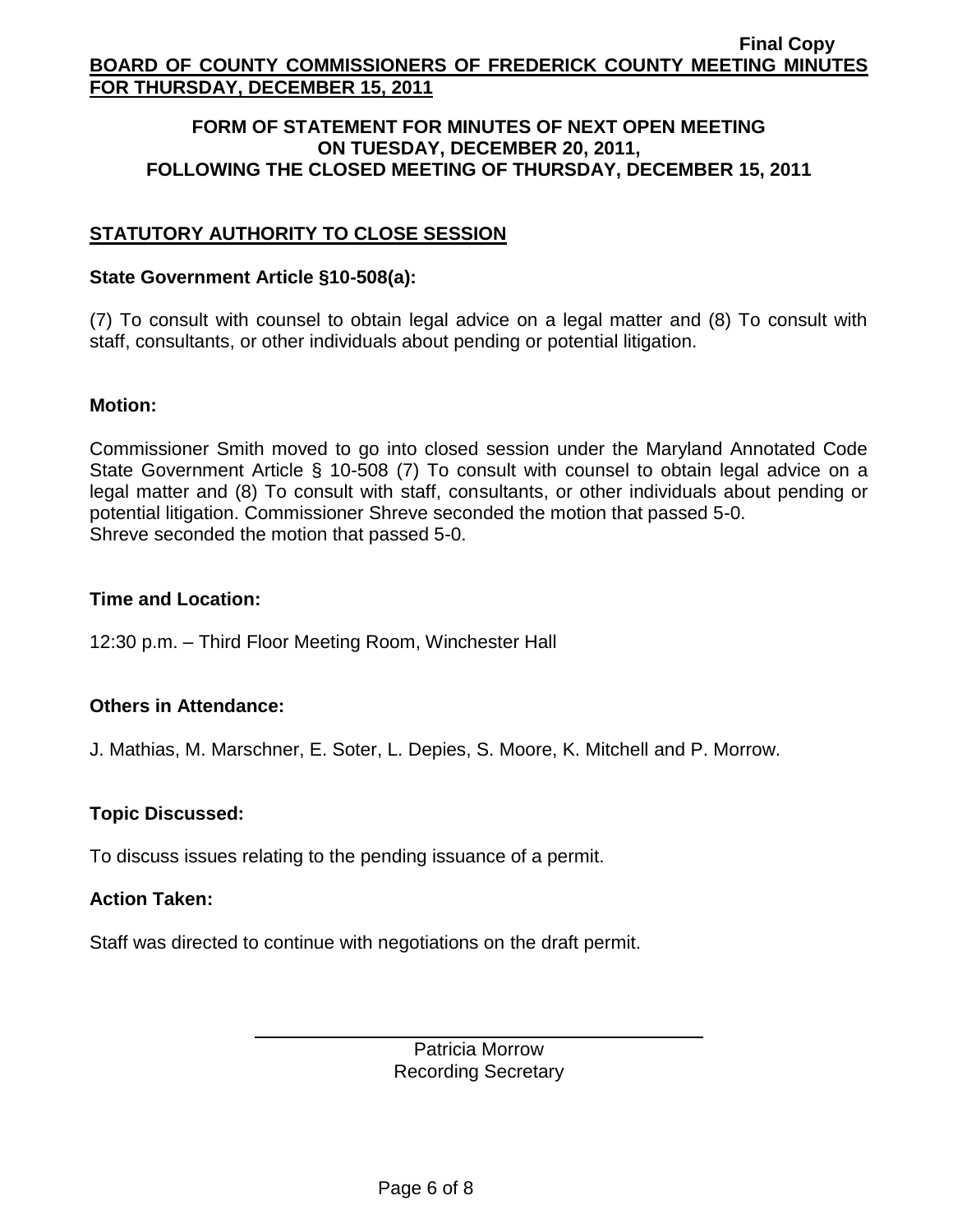# **FORM OF STATEMENT FOR CLOSING THE MEETING OF THURSDAY, DECEMBER 15, 2011**

# **STATUTORY AUTHORITY TO CLOSE SESSION**

### **State Government Article §10-508(a):**

(1) To discuss: (i) The appointment, employment, assignment, promotion, discipline, demotion, compensation, removal, resignation, or performance evaluation of appointees, employees, or officials over whom it has jurisdiction; or (ii) Any other personnel matter that affects one or more specific individuals.

#### **Motion:**

Commissioner Smith moved to go into closed session under the Maryland Annotated Code State Government Article § 10-508 (1) To discuss: (i) The appointment, employment, assignment, promotion, discipline, demotion, compensation, removal, resignation, or performance evaluation of appointees, employees, or officials over whom it has jurisdiction; or (ii) Any other personnel matter that affects one or more specific individuals. Commissioner Shreve seconded the motion that passed 5-0.

#### **Time and Location:**

12:30 p.m. – Third Floor Meeting Room, Winchester Hall

## **Topic to be Discussed:**

To discuss the responsibilities and duties of a division director.

Patricia Morrow Recording Secretary